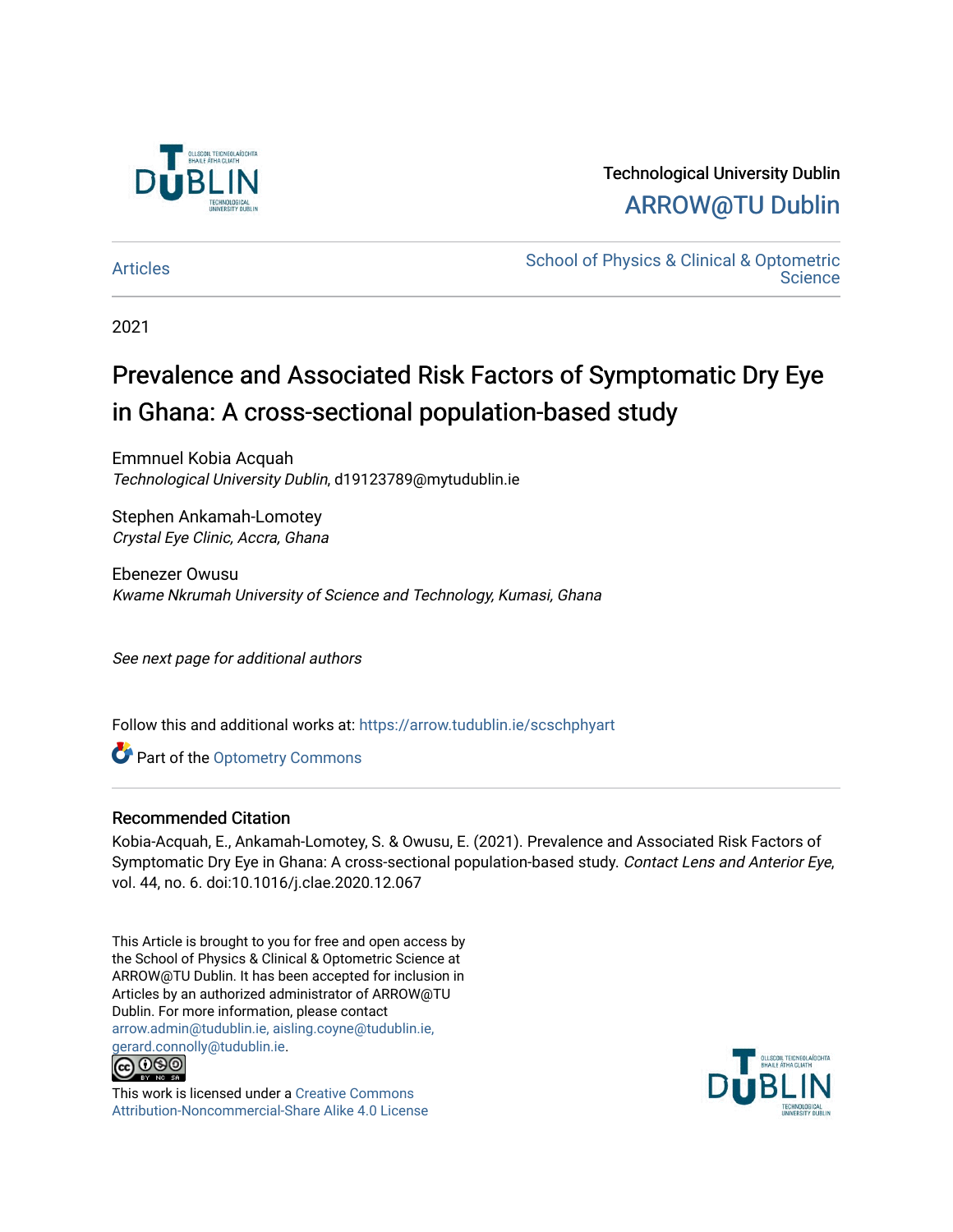## Authors

Emmnuel Kobia Acquah, Stephen Ankamah-Lomotey, Ebenezer Owusu, Sedinam Forfoe, Joseph Bannor, Joana Abokoma Koomson, Martin Opoku, Daniel Mensah Dzikpo, Derrick Nii Okaikwei Mensah, Jedidiah N. Amonoo, and Prince Kwaku Akowuah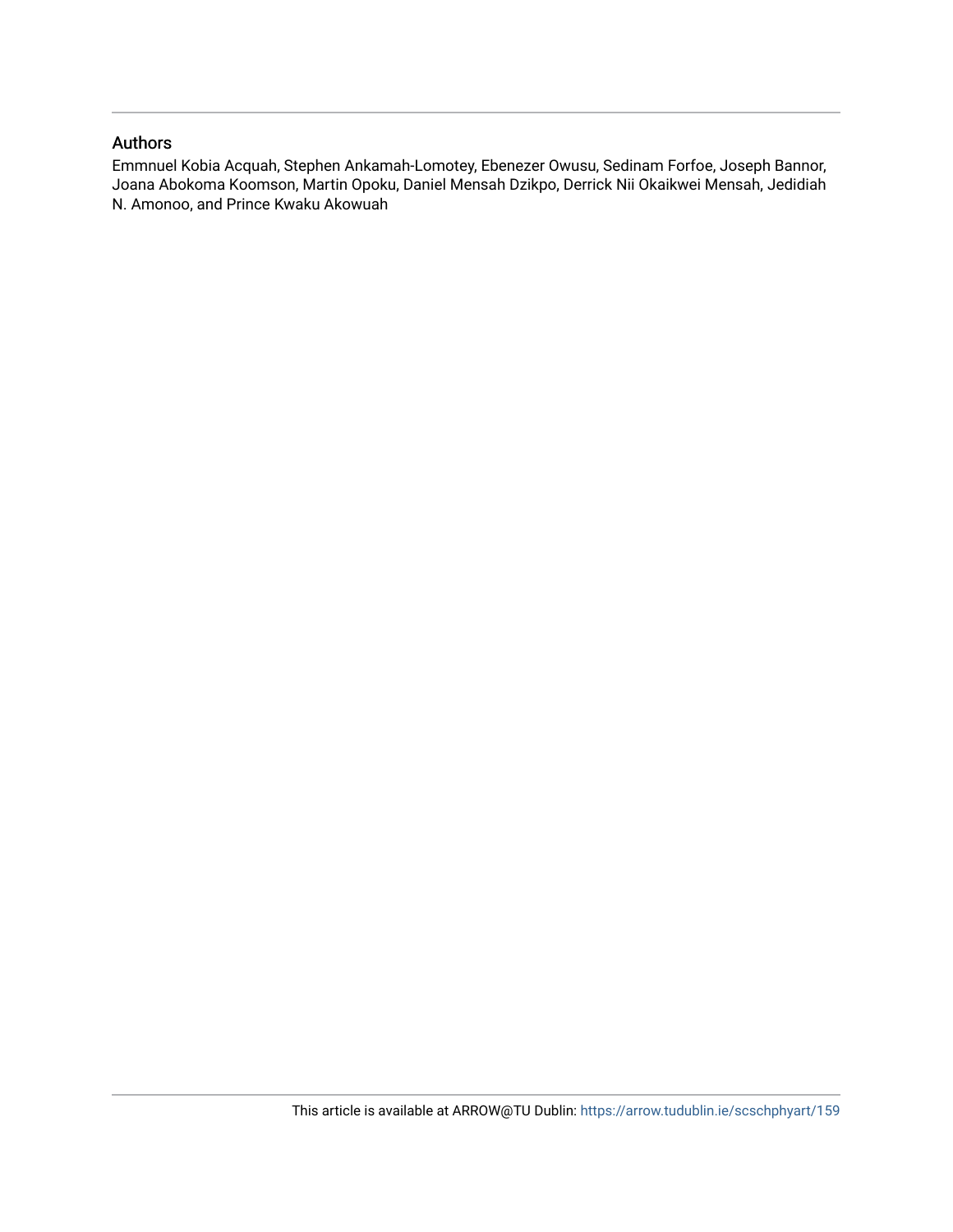

Contents lists available at [ScienceDirect](www.sciencedirect.com/science/journal/13670484)

## Contact Lens and Anterior Eye



journal homepage: [www.elsevier.com/locate/clae](https://www.elsevier.com/locate/clae) 

## Prevalence and associated risk factors of symptomatic dry eye in Ghana: A cross-sectional population-based study

Emmanuel Kobia-Acquah<sup>a, b,</sup> \*, Stephen Ankamah-Lomotey <sup>c, d</sup>, Ebenezer Owusu<sup>a</sup>, Sedinam Forfoe <sup>e</sup>, Joseph Bannor <sup>a</sup>, Joana Abokoma Koomson <sup>f</sup>, Martin Opoku <sup>g</sup>, Daniel Mensah Dzikpo<sup>h</sup>, Derrick Nii Okaikwei Mensah<sup>i</sup>, Jedidiah N. Amonoo<sup>j</sup>, Prince Kwaku Akowuah<sup>a, k</sup>

<sup>a</sup> *Department of Optometry and Visual Science, Kwame Nkrumah University of Science and Technology, Kumasi, Ghana* 

<sup>b</sup> *Centre for Eye Research Ireland, School of Physics, Clinical and Optometric Sciences, College of Sciences and Health, Technological University Dublin, Dublin, Ireland* 

<sup>c</sup> *Crystal Eye Clinic, Accra, Ghana* 

<sup>d</sup> *School of Optometry, Cardiff University, Cardiff, United Kingdom* 

<sup>e</sup> *Eye Department, Tamale Teaching Hospital, Tamale, Ghana* 

<sup>f</sup> *Bishop Ackon Memorial Christian Eye Center, Cape Coast, Ghana* 

<sup>g</sup> *Three D Eye Care, Sunyani, Ghana* 

<sup>h</sup> *Eye Department, Ho Teaching Hospital, Ho, Ghana* 

<sup>i</sup> *Amasha Eye Care, Koforidua, Ghana* 

<sup>j</sup> *Eye Department, Western Regional Hospital, Takoradi, Ghana* 

<sup>k</sup> *College of Optometry, University of Houston, Houston, Texas, USA* 

ARTICLE INFO

*Keywords:*  Dry eye disease Ocular surface disease Prevalence Symptomatic dry eye Ghana

#### ABSTRACT

*Purpose:* This study sought to estimate the prevalence and associated risk factors of symptomatic dry eye in the general non-clinical Ghanaian population.

*Methods:* This was a cross-sectional population-based study conducted from November 2019 to February 2020. A stratified, multistage, random sampling technique was used to select participants aged 18 years and above from the capital cities of eight administrative regions in Ghana. Symptomatic dry eye was assessed using the Ocular Surface Disease Index questionnaire (OSDI). A study specific structured questionnaire was administered to collect information on participants' demographics and self-reported risk factors of dry eye disease such as smoking, diabetes, hypertension, arthritis, ocular allergies, pregnancy, contact lens wear, use of topical glaucoma medication and multivitamin supplement. Multiple linear regression analysis was used to explore associations between symptomatic dry eye and participant characteristics. A p-value of 0.05 was considered statistically significant.

*Results:* A total of 1316 individuals participated in the study [mean (SD) age 37.0 (15.72) years; range 18–90 years; 50.2 % males]. The prevalence of symptomatic dry eye was 69.3 % [95 % CI: 66.7 % - 71.7 %; mean (SD) OSDI score of 26.97 (21.52)]: 19.8 %, 16.6 % and 32.9 % mild, moderate and severe symptoms respectively. The most common ocular symptom was sensitivity to light (experienced at least some of the time), reported by 67.1 % of participants; most affected vision-related activity was reading (49.3 %); most common environmental trigger of dry eye symptoms was windy conditions (61.3 %). There was a significant positive association between symptomatic dry eye and age ( $p < .0001$ ), female sex ( $p = .026$ ), arthritis ( $p = .031$ ), ocular surface allergy ( $p =$ .036) and regional zone ( $p = .043$ ).

*Conclusion:* There is a high prevalence of dry eye symptoms in Ghana. This represents a high dry eye disease burden and a significant public health problem that needs immediate attention.

<https://doi.org/10.1016/j.clae.2020.12.067>

Available online 16 January 2021 Received 13 September 2020; Received in revised form 29 December 2020; Accepted 30 December 2020

1367-0484/© 2021 British Contact Lens Association. Published by Elsevier Ltd. All rights reserved.

<sup>\*</sup> Corresponding author at: Kwame Nkrumah University of Science and Technology, Department of Optometry and Visual Science, Private Mail Bag, University Post Office, Kumasi, Ghana.

*E-mail addresses:* [ekobiaacquah.cos@knust.edu.gh](mailto:ekobiaacquah.cos@knust.edu.gh) (E. Kobia-Acquah), [stephenlomotey7@yahoo.com](mailto:stephenlomotey7@yahoo.com) (S. Ankamah-Lomotey), [snreben8@gmail.com](mailto:snreben8@gmail.com) (E. Owusu), [sedito10@yahoo.com](mailto:sedito10@yahoo.com) (S. Forfoe), [bannor126@gmail.com](mailto:bannor126@gmail.com) (J. Bannor), [jkoomson1234@gmail.com](mailto:jkoomson1234@gmail.com) (J.A. Koomson), [mofkok50@yahoo.com](mailto:mofkok50@yahoo.com) (M. Opoku), [dannymensah267@gmail.com](mailto:dannymensah267@gmail.com) (D.M. Dzikpo), [mensah.der@gmail.com](mailto:mensah.der@gmail.com) (D.N.O. Mensah), [jedamon77@gmail.com](mailto:jedamon77@gmail.com) (J.N. Amonoo), [pkakowua@central.uh.edu](mailto:pkakowua@central.uh.edu)  (P.K. Akowuah).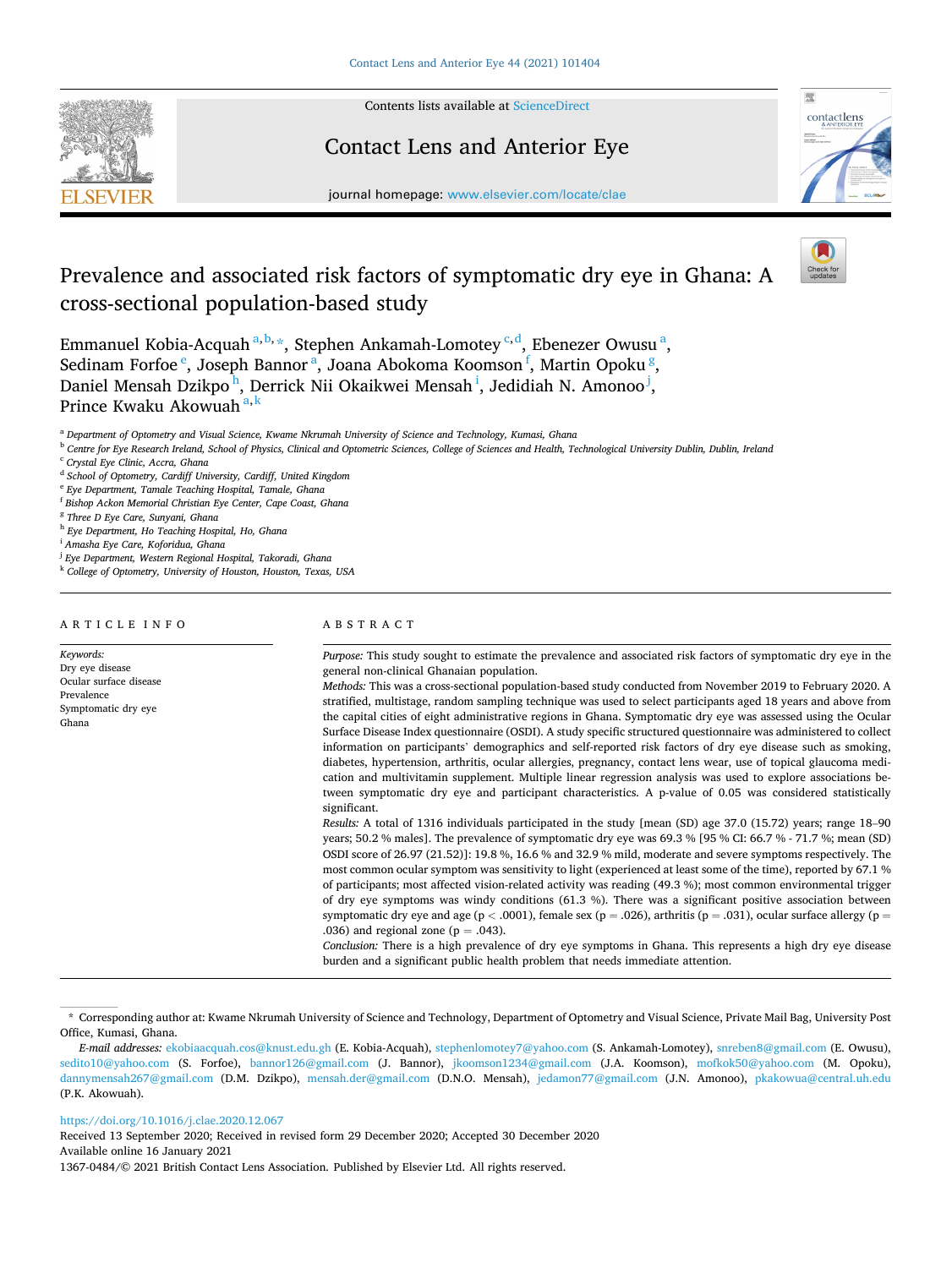#### **1. Introduction**

Dry eye disease (DED) is a multifactorial disease of the ocular surface associated with loss of homeostasis and inflammation of ocular surface tissues [[1](#page-7-0)]. Evaporative DED and aqueous deficiency DED are the two main types of DED, with evaporative DED being the commonest type [[2](#page-7-0)]. Dry eye disease causes a broad range of symptoms including grittiness, stinging, burning and foreign body sensation, photosensitivity, sporadic visual disturbance, dryness and tired eyes. Clinically, DED is mostly diagnosed using DED symptoms and signs. Dry eye symptoms are assessed using validated questionnaires such as the Ocular Surface Disease Index (OSDI), Standard Patient Evaluation of Eye Dryness (SPEED), McMonnies or Dry Eye Questionnaire (DEQ-5) [[3](#page-7-0)]. Notwithstanding the good correlation between these questionnaires, the OSDI appears to be the most commonly used diagnostic tool for dry eye symptoms, perhaps due to its ease of use, high validity and reliability in assessing dry eye symptoms [\[4,5](#page-8-0)]. Clinical signs of DED are assessed by one or a combination of the following tests: tear break up time (TBUT), Schirmer's test, ocular surface staining, tear osmolarity and meibography. Dry eye symptoms may or may not correlate with the severity of the clinical signs and can be aggravated by environmental factors such as humidity and windy conditions [\[6](#page-8-0)–8].

Several risk factors, both modifiable and non-modifiable, have been implicated in DED. Examples of non-modifiable risk factors of DED are age and sex. In addition to increasing age being a primary risk factor for DED, older persons tend to be more prone to diseases such as diabetes and arthritis, which have also been independently associated with DED [9–[11](#page-8-0)]. Female gender has been identified as a risk factor of DED, mainly due to the hormonal changes that occur during pregnancy and menopause [\[12,13](#page-8-0)]. Modifiable risk factors include environmental and lifestyle factors such as smoking, use of contact lens, windy and humid environments  $[14,15]$  $[14,15]$ . It is important to assess risk factors of DED within the general population as it informs the choice of management plan within these populations, in some cases by simply limiting exposure to these risk factors. Another important use of prevalence data is to identify patients who are at higher risk and should be considered for added clinical testing to verify a diagnosis.

Dry eye disease affects millions of people globally, with prevalence estimates as high as 73.5 % reported in some populations [\[9,11,15](#page-8-0)–18]. The prevalence of DED varies significantly among different populations, primarily due to the study setting (population-based or hospital-based), demographic characteristics of the population, and diagnostic criteria used. Studies using symptoms with signs as a diagnostic criterion have reported prevalence of 8.7–30.1 %, however, studies using signs or symptoms alone to assess DED prevalence seem to report higher prevalence estimates [\[19](#page-8-0)]. The public health significance of DED cannot be overstated, as it can significantly affect an individual's visual function and performance of routine activities such as driving, writing and reading [\[20](#page-8-0)]. The impact of DED on an individual's quality of life and overall productivity has been well documented; loss of working time due to dry eye symptoms resulted in an estimated USD 55.4 billion annual loss of productivity in the United States alone [\[21](#page-8-0)–24]. Dry eye disease can also cause a considerable economic burden on the health care system, given that most persons affected with the condition may have to undertake multiple visits to the eye clinic within a year [[24\]](#page-8-0).

Dry eye disease is well-studied in most Asian and Western countries. There is however paucity of information on DED in developing countries like Ghana and Africa at large, due to the lack of major population-based studies on DED. This is reflected in the Tear Film and Ocular Surface Dry Eye Workshop II (TFOS DEWS II) Epidemiology Report, where the estimated prevalence of DED was sampled from population-based studies in Asia, USA, and European countries with no representation from Africa [\[19](#page-8-0)]. In Ghana, the only study on symptomatic dry eye in a non-clinical population was done among university undergraduate students [[25\]](#page-8-0), who are not a good representation of the general population. To date, there is no epidemiological study on DED among the general

non-clinical Ghanaian population. This study will therefore represent the first population-based data on DED in Ghana. While diagnoses of DED may require either one or more dry eye clinical tests, it is important to acknowledge that pre-clinical dry eye (which involves presentation of symptoms without clinical signs) may indicate an incipient DED episode [[1](#page-7-0),[26\]](#page-8-0). Information on dry eye symptoms among the general population may therefore reveal the burden of DED, hence, inform policy decisions on DED practice in Ghana. This study sought to estimate the prevalence and associated risk factors of symptomatic dry eye in the general non-clinical Ghanaian population.

#### **2. Methods**

This was a cross-sectional population-based study conducted in Ghana between November 2019 and February 2020.

#### *2.1. Study area*

Ghana is in the western part of Africa with a population size of approximately 25 million as of 2010 [\[27](#page-8-0)]. Ghana was previously made up of 10 administrative regions (Ashanti Region, Brong Ahafo Region, Central Region, Eastern Region, Greater Accra Region, Northern Region, Upper East Region, Upper West Region, Volta Region and Western Region) [[27](#page-8-0)]. Although now consisting of 16 administrative regions, there are no available population data for the 6 newly created administrative regions. Ghana is in the tropical climate zone, with subtle variations in climatic conditions across the different regional zones: the eastern coastal zone is warm and comparatively dry, the southwest corner of Ghana is hot and humid, and the north of Ghana is hot and dry. Ghana has two main seasons: the dry season, typically between late December and early March and the wet season, typically between late March and late November [\[28,29](#page-8-0)].

#### *2.2. Sampling*

Sample size was calculated using the OpenEpi open-source calculator version 3.0. OpenEpi calculates sample using the formula:  $n = DEFF$  $[N^*X / (X + N - 1)]X = Z_{\alpha/2}^2 p^*(1-p) / d^2$ 

Where n is the calculated sample size, DEFF is the design effect, N is the population size (assumes a population size of 1,000,000 for population sizes greater than 1,000,000),  $Z_{\alpha/2}$  is the critical value of the normal distribution at α/2 (e.g., for a confidence level of 95 %, α is 0.05 and the critical value is 1.96), d is the margin of error, p is the sample proportion. Assuming a design effect of 1.5 and a sample proportion of 44.3 % as reported by Asiedu et al. [\[25](#page-8-0)], the calculated sample size was 569. To increase the statistical power of the study, the calculated sample size was doubled. A final sample size of 1365 was derived after allowing for a 20 % non-response and spoilt data.

The study area (Ghana) was grouped into clusters based on the previous 10 administrative regions of Ghana. The decision to group the study area based on the previous 10 administrative regions was due to the availability of population data for the 10 previous administrative regions. Eight administrative regions (Ashanti Region, Brong Ahafo Region, Central Region, Eastern Region, Greater Accra Region, Northern Region, Volta Region and Western Region) were randomly selected out of the 10 regions by balloting.

The number of participants included from each region was determined by the proportion their respective regions contributed to the total population size of Ghana. Study participants were contacted in person. As many individuals were contacted as possible until the sample size was achieved. The capital cities of the selected administrative regions were chosen for data collection due to the availability of research personnel and ease of access to those locations. Two municipal districts in each capital city were randomly selected by balloting. In each municipal district, using the town hall as a starting point, every third house was selected for sampling. In each house, each member of the household was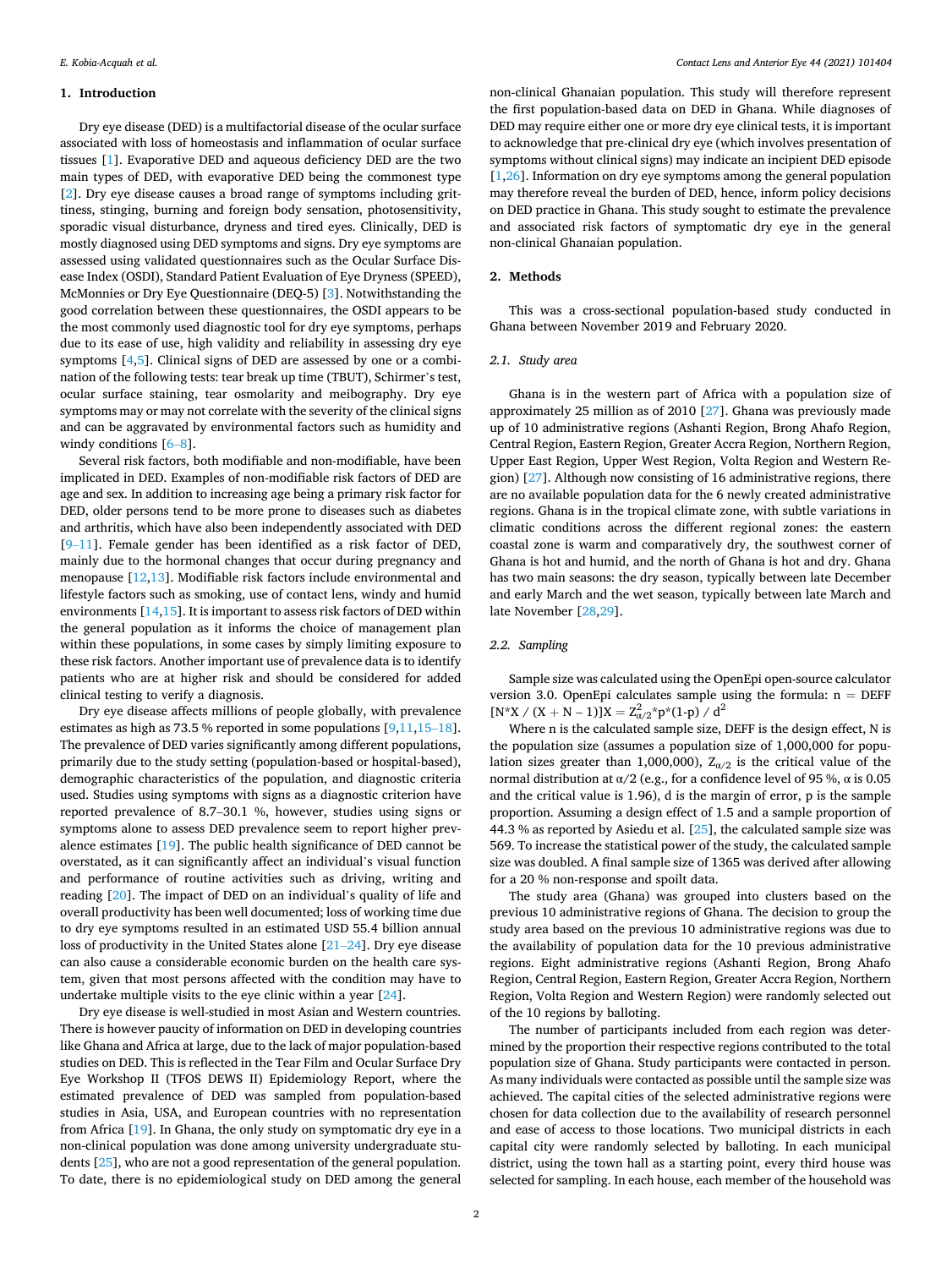assigned a number after obtaining their consent to participate in the study; a maximum of 2 individuals were selected from each household for participation through balloting.

#### *2.3. Inclusion criteria*

Individuals aged 18 years and above were included in the study. Excluded from the study were individuals with an obvious ocular infection or inflammation, and individuals who have undergone any type of ocular surgery.

#### *2.4. Approval and informed consent*

Approval for the study was obtained from the Board of the Department of Optometry and Visual Science at the Kwame Nkrumah University of Science and Technology. Written informed consents were obtained from all participants prior to their participation in the study and all study protocols complied with the tenets of the Declaration of Helsinki.

#### *2.5. Questionnaires*

Symptomatic dry eye was assessed with the OSDI. The OSDI is a validated dry eye questionnaire developed by the Outcomes Research Group at Allergan (Irvine, CA); designed to rapidly assess dry eye related symptoms within the immediate past week [[5](#page-8-0)], It is a 12-item questionnaire created to provide a quick assessment of the symptoms of ocular discomfort consistent with dry eye and their consequence on vision-related functioning. It assesses dry eye symptoms on three subscales: ocular symptoms, visual related function and environmental triggers [\[5,30\]](#page-8-0). Each answer is scored on a 5-point scale, resulting in a composite OSDI score ranging from 0 to 100 [[5](#page-8-0)]. Responses to all questions on the OSDI were scored on a scale of  $0-4$  ( $0 =$  none of the times,  $1 =$  sometimes,  $2 =$  half of the time,  $3 =$  most of the time and  $4 =$ all the time). The overall OSDI score was calculated using the formula: OSDI = (sum of OSDI scores X 25) / (total number of questions). Overall OSDI score was grouped as normal (*<* 13), mild (13–22), moderate (23–32) and severe ( $>$  32) [[31\]](#page-8-0). An individual with OSDI score  $\geq$  13 was classified as having symptomatic dry eye.

A study specific structured questionnaire was also administered to collect information on participants' demographics and self-reported smoking, diabetes, hypertension, arthritis, ocular allergies, pregnancy, contact lens wear, use of topical glaucoma medication and oral multivitamin supplement use.

Both questionnaires were self-administered by participants. Members of the research team were trained to interpret and translate the questionnaires from English to a comprehensible local language for study participants, when needed. 8.7 % of participants required translation; local languages translated into were Twi, Ewe, Ga and Hausa.

#### *2.6. Statistical analysis*

Statistical analysis of data was done with the Statistical Package for the Social Sciences (SPSS) software version 25.0. Graphs were done with GraphPad Prism Version 8.4.3 (GraphPad Software, LLC). Mean, standard deviation and percentages were used to describe data, where appropriate. Univariate and multiple linear regression analyses were performed to explore associations between symptomatic dry eye and sex, age, education, occupation, regional zone, smoking, diabetes, hypertension, arthritis, ocular allergies, pregnancy, contact lens wear, use of topical glaucoma medication and oral multivitamin supplement use. For analysis, the regions were grouped into four zones: Northern zone (Northern Region), Middle zone (Brong Ahafo Region and Ashanti Region), Southeast zone (Greater Accra Region, Eastern Region, and Volta Region), Southwest zone (Western Region and Central Region). Binary logistic regression analysis was performed to determine the relationship between symptomatic dry eye and duration of systemic or ocular conditions that showed a significant association with symptomatic dry eye on multiple linear regression analysis. At 95 % confidence interval,  $p \leq$ 0.05 was considered statistically significant.

#### **3. Results**

A total of 1597 individuals were contacted; 232 (14.5 %) declined to participate in the study, yielding an 85.5 % response rate. Out of the 1365 study participants, 1316 (96.4 %) valid data was obtained. The characteristics of the participants are summarized in Table 1.0. The age range of participants was 18–90 years; mean (SD) age for the overall sample was 37.0 (15.73) years. The mean (SD) age for males and females were 35.87 (14.83) years and 38.13 (16.51) years respectively. Majority (66.4 %) of the participants were  $\leq$  40 years old.

The mean (SD) OSDI score was 26.97 (21.52). The prevalence of symptomatic dry eye in the study was 69.3 % (95 % CI: 66.7 % - 71.7 %): mild symptoms (19.8 %; 95 % CI: 17.7 % - 22.1 %), moderate symptoms (16.6 %; 95 % CI: 14.6 % - 18.7 %) and severe symptoms (32.9 %; 95 % CI: 30.4 % - 35.5 %) [\(Fig. 1](#page-5-0)).

The most common ocular symptom was sensitivity to light

| Table 1                                |  |
|----------------------------------------|--|
| Characteristics of study participants. |  |

| Characteristics                |                | Participants [n<br>$(\%)]$ |
|--------------------------------|----------------|----------------------------|
|                                | Males          | 661 (50.2)                 |
| Sex                            | Females        | 655 (49.8)                 |
|                                | $\leq$ 30      | 615 (46.7)                 |
|                                | $31 - 40$      | 259 (19.7)                 |
| Age                            | $41 - 50$      | 177 (13.5)                 |
|                                | $51 - 60$      | 121 (9.2)                  |
|                                | >60            | 144 (10.9)                 |
|                                | Primary        | 176 (13.4)                 |
|                                | Secondary      | 285 (21.6)                 |
| Education                      | Vocational     | 118 (9.0)                  |
|                                | Tertiary       | 647 (49.2)                 |
|                                | None           | 90 (6.8)                   |
|                                | Teaching       | 93 (7.1)                   |
|                                | Health         | 120(9.1)                   |
|                                | Public service | 79 (6.0)                   |
|                                | Banking        | 136 (10.3)                 |
| Occupation                     | Farming        | 269 (20.4)                 |
|                                | Trading        | 101(7.7)                   |
|                                | Retired/       | 292 (22.2)                 |
|                                | unemployed     |                            |
|                                | Student        | 110 (8.4)                  |
|                                | Others         | 116 (8.8)                  |
|                                | Northern zone  | 150 (11.4)                 |
| <b>Regional zone</b>           | Middle zone    | 460 (35.0)                 |
|                                | Southeast zone | 406 (30.8)                 |
|                                | Southwest zone | 300 (22.8)                 |
| Smoking                        | Yes            | 23 (1.7)                   |
|                                | No             | 1293 (98.3)                |
| <b>Contact lens wear</b>       | Yes            | 35 (2.7)                   |
|                                | No             | 1281 (97.3)                |
|                                | Yes            | 70 (5.3)                   |
| <b>Diabetes</b>                | Nο             | 1165 (88.5)                |
|                                | Don't know     | 81 (6.2)                   |
|                                | Yes<br>No      | 128 (9.7)                  |
| Hypertension                   | Don't know     | 1090 (82.8)                |
|                                | Yes            | 98 (7.5)<br>68 (5.2)       |
| <b>Arthritis</b>               | No             | 1186 (90.1)                |
|                                | Don't know     | 62 (4.7)                   |
|                                | Yes            | 406 (30.9)                 |
| Itchy eye/ocular allergy       | No             | 910 (69.1)                 |
|                                | Yes            | 17(2.6)                    |
| Pregnancy (females only)       | No             | 638 (97.4)                 |
| Ophthalmic glaucoma medication | Yes            | 65 (4.9)                   |
| use                            | $_{\rm No}$    | 1251 (95.1)                |
|                                | Yes            | 176 (13.4)                 |
| Multivitamin supplement use    | No             | 1140 (86.6)                |
|                                |                |                            |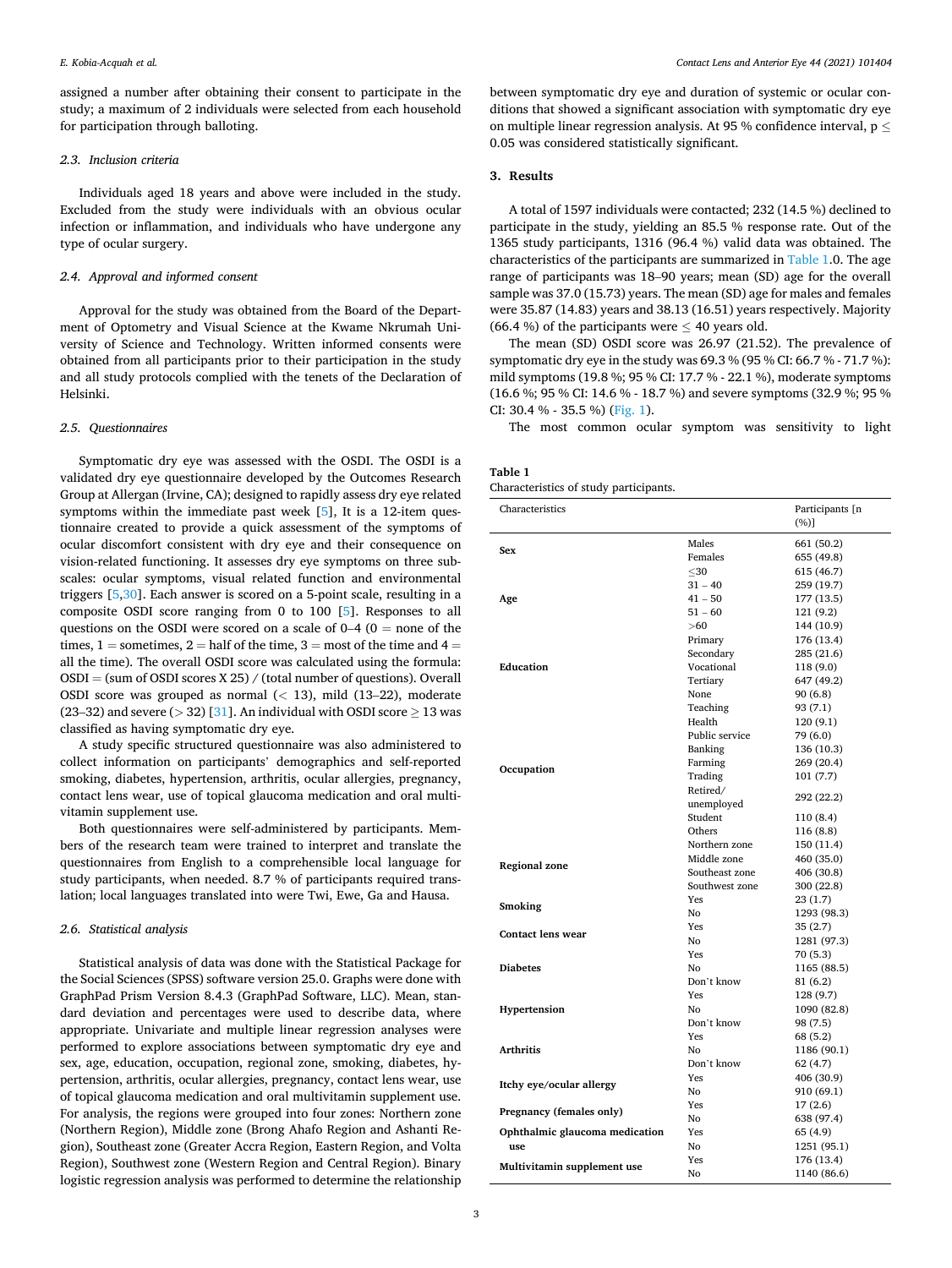<span id="page-5-0"></span>(experienced at least some of the time), reported by 67.1 % of participants and the least common symptom was poor vision, reported by 34.2 % of participants. Dry eye disease symptoms affected the vision-related quality of life of participants. The most affected vision-related activity was reading, affecting 49.3 % of participants and the least affected vision-related activity was driving at night, affecting 23.0 % of participants. The most common environmental trigger of dry eye symptoms was windy conditions (61.3 %), and the least common environmental trigger was air conditioning (36.4 %). Table 2 provides a summary of the ocular symptoms, vision-related quality of life and environmental trigger.

Across regional zones, the prevalence of symptomatic dry eye was highest in the Southeast zone (86.5 %) and lowest in the Middle zone (59.1 %) ([Fig. 2\)](#page-6-0). The prevalence of symptomatic dry eye was highest among participants  $> 60$  years old and lowest among participants  $\leq 30$ years old. [Table 3](#page-7-0) provides a summary of the prevalence of symptomatic dry eye and mean OSDI scores across the study variables as well as the results for the multiple linear regression analysis to assess the association between study variables and symptomatic dry eye in Ghana. Binary logistic regression revealed that there was no significant association between symptomatic dry eye and duration of arthritis ( $p = .281$ ) and ocular surface allergy ( $p = .378$ ).

Univariate linear regression analysis showed that the following factors have significant association with symptomatic dry eye in Ghana: age (p *<* .0001), sex (p *<* .0001), contact lens wear (p = .022), diabetes (p *<* .0001), hypertension (p *<* .0001), arthritis (p *<* .0001), ocular surface allergy ( $p < .0001$ ), ophthalmic glaucoma medication use ( $p = .001$ ), multi-vitamin supplement use (p *<* .0001) and regional zone in which study was conducted ( $p < .0001$ ). The following factors were still associated with symptomatic dry eye after multiple linear regression analysis: age (p *<* .0001), sex (p = .026), arthritis (p = .031), ocular surface allergy ( $p = .036$ ) and regional zone ( $p = .043$ ).

#### **4. Discussion**

To the authors' best knowledge, the findings from this study represent the first population-based data on dry eye disease among the general non-clinical Ghanaian population. The mean (SD) OSDI score was 26.97 (21.52). The prevalence of symptomatic dry eye in the study was 69.3 % (95 % CI: 66.7 % - 71.7 %): mild symptoms (19.8 %; 95 % CI: 17.7 % - 22.1 %), moderate symptoms (16.6 %; 95 % CI: 14.6 % - 18.7 %) and severe symptoms (32.9 %; 95 % CI: 30.4 % - 35.5 %). Symptomatic dry eye was significantly associated with sex, age, arthritis, ocular allergy, and regional zone.

The prevalence of symptomatic dry eye in Ghana (69.3 %) is noticeably higher than that reported in studies conducted in developing  $[32-34]$  $[32-34]$  and developed countries  $[9,15,35,36]$  $[9,15,35,36]$ . High prevalence of symptomatic dry eye has been reported in Jordan (59 %) [[37\]](#page-8-0), however, the prevalence reported in this study was still higher, perhaps due to the



**Table 2** 

Summary of the ocular symptoms, vision-related function and environmental triggers of dry eye symptoms experienced at least some of the time.

| Factors                                  | Participants [n (%)] |
|------------------------------------------|----------------------|
| Ocular symptoms                          |                      |
| Sensitivity to light                     | 883 (67.1)           |
| Gritty sensation                         | 777 (59.0)           |
| Painful or sore eyes                     | 667 (50.7)           |
| <b>Blurred</b> vision                    | 658 (50.0)           |
| Poor vision                              | 448 (34.0)           |
| Vision-related function                  |                      |
| Reading                                  | 648 (49.2)           |
| Driving at night                         | 302 (22.9)           |
| Working with a computer or bank machine. | 600 (45.6)           |
| Watching television                      | 619 (47.0)           |
| <b>Environmental triggers</b>            |                      |
| Windy conditions                         | 806 (61.2)           |
| Low humidity (dryness)                   | 691 (52.5)           |
| Air conditioning                         | 479 (36.4)           |

difference in the OSDI cut-off thresholds used in the two studies. While there was a difference in the OSDI cut-off used in the Jordan study (OSDI  $\geq$  20) and the current study (OSDI  $\geq$  13), the mean OSDI scores (27 and 26.9 respectively) were similar for both studies, suggesting similar intensity of symptomatic dry eye in the two countries [\[37](#page-8-0)]. A recent meta-analysis of dry eye disease prevalence in Africa estimated the prevalence of dry eye by symptoms in Africa and Ghana to be 36.2 % and 38.3 % respectively [\[38](#page-8-0)]. The higher prevalence of symptomatic dry eye in the current study compared to the meta-analysis could be due to the variation in the population characteristics, study setting as well as the diagnostic criteria of the studies included in the meta-analysis. For instance, none of the studies included in the meta-analysis in assessing dry eye symptoms in Ghana was a population-based study. The prevalence of symptomatic dry eye in an earlier study among undergraduate students was 44.3 % [\[25\]](#page-8-0), lower than observed in the current study. This may be due to a combination of their younger age as well as the period which the current study was conducted. The current study was conducted during the dry season (November to February) when environmental conditions in Ghana are typically windy and dry. This might have influenced the reported symptoms since dry eye disease is known to be affected by environmental conditions such as humidity [\[39](#page-8-0)]. Expectedly, the most reported environmental trigger for symptoms was windy environment. In addition to the high prevalence of symptomatic dry eye, a significant number of those with symptomatic dry eye reported severe dry eye symptoms (32.9 %) (Fig. 1). This is reflected in practice, as artificial tear drops have been one of the most frequently dispensed topical medication by optometrists and other eye care practitioners during community outreach programmes in Ghana over the years [[40\]](#page-8-0).

As reported in literature, an age-related increase in symptomatic dry eye prevalence was observed in the current study. The prevalence of symptomatic dry eye increased from 61.8 % in ages  $\leq$  30 years to 87.5 % in ages *>* 60 years. Multiple linear regression revealed a significant association between age and symptomatic dry eye (p *<* .0001). Consistent with literature, older persons reported severe forms of symptomatic dry eye [mean (SD) OSDI score of 46.92 (24.86)]. Increasing age is an established risk factor for dry eye disease; several studies have reported higher prevalence of dry eye disease in older populations [\[9,11,16,32](#page-8-0), [37\]](#page-8-0). Aging leads to changes in various components of the lacrimal functional unit responsible for the maintenance of the integrity of the ocular surface. One well-reported change in the lacrimal functional unit with age is decreased production of tears  $[41-43]$  $[41-43]$ . Reduction in tear production results in increased ocular surface inflammation and damage of peripheral corneal nerves [\[44](#page-8-0)]. In such situation, polymodal and mechanoceptor nerve endings are sensitized and the activity of thermoreceptors increases. This produces the pain and sensation of dryness experienced in dry eye disease [\[45](#page-8-0)]. Also, older persons are mostly **Fig. 1.** Severity of dry eye symptoms.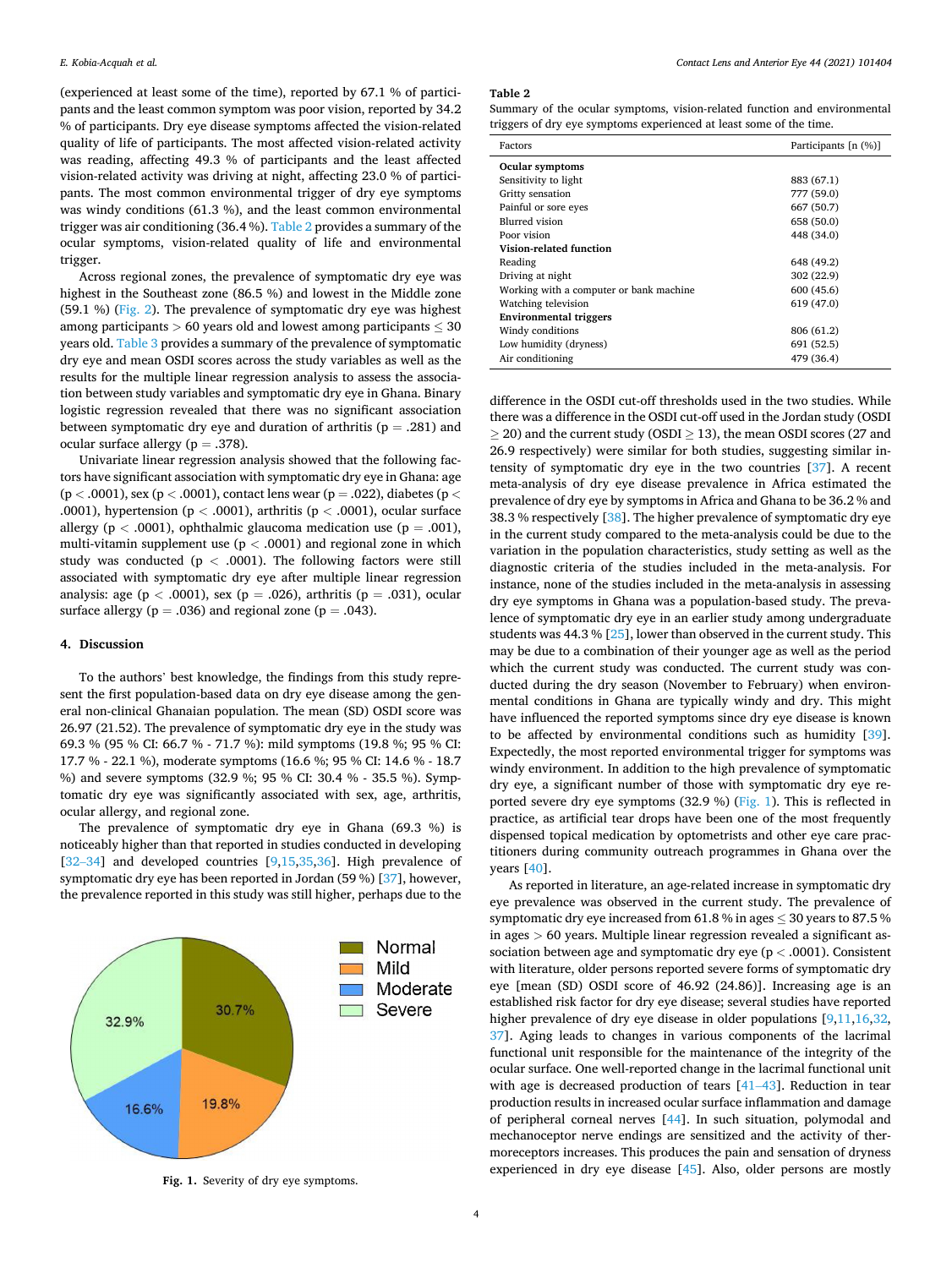<span id="page-6-0"></span>

**Fig. 2.** Prevalence of symptomatic dry eye according to symptoms severity by sex, age, and regional zone.

affected by conditions such as diabetes and arthritis which are considered risk factors for dry eye disease [[14\]](#page-8-0).

In agreement with other studies, there was a significant association between sex and symptomatic dry eye in the study ( $p = .026$ ); the proportion of females (73.9 %) with symptomatic dry eye was significantly higher than the proportion of males (64.75 %) with symptomatic dry eye. This finding is consistent with studies by Tan et. al [\[15](#page-8-0)] and Farrand et. al [\[9\]](#page-8-0) who reported higher dry eye disease prevalence in females in Singapore and USA respectively. Other studies have however reported no significant association between gender and dry eye disease [[32,35](#page-8-0)]. Females experience of dry eye disease more than males, has been attributed to the disproportionate distribution of hormones such as estrogen and androgens (during pregnancy and menopause) which are responsible for lacrimal gland secretion [\[46,47](#page-8-0)].

Environmental conditions significantly influence the occurrence of dry eye disease within a given population. Despite our study taking place in eight administrative regions in Ghana, the regions were grouped into four regional zones (Northern, Middle, Southeast, and Southwest) to reflect the climatic conditions of these regions. Participants residing in the Southeast zone (86.5 %) reported the highest prevalence and severity [mean (SD) OSDI score of 40.29 (22.17)] of symptomatic dry eye and residents in the Middle zone (59.1 %) reported the least prevalence and severity [mean (SD) OSDI score of 16.19 (12.16)] [\(Table 3](#page-7-0)). There was a significant association between the regional zones and symptomatic dry eye in Ghana ( $p = .043$ ). It is difficult to explain why persons residing in the Southeast zone seemed to experience more dry eye symptoms because the Northern zone is known to be the region with severe harmattan conditions during the dry season in Ghana. A possible reason could be that the capital and largest city in Ghana, Accra, is located in the Southeast zone, with residents known to be more educated and also have better health seeking behaviour than residents in other regions of the country. Majority of eye care facilities in the country are located in the Southeast zone (Accra) [\[48](#page-8-0)], as such, residents may have been exposed to more DED education and awareness programmes. This may have enhanced their understanding of dry eye symptoms and may have accounted for the increased levels of dry eye symptoms reported in the region. Also, with the national capital, Accra being the most urbanized and industrialized city in Ghana [\[49](#page-8-0)], it is possible that industrialization and modernization related causes of dry eye might be more prevalent in the Southeast zone than in other regions of Ghana. Industrialization, urbanization and modernization almost always lead to

increased air pollution, increased domestic and industrial heat release and increased surface temperature, all of which could directly or indirectly affect DED [\[50,51](#page-8-0)]. Future studies are needed to investigate how the increasing trend of urbanization and industrialization are affecting dry eye disease in Ghana.

Several potential modifiable risk factors for dry eye disease were evaluated in this study; contact lens wear, diabetes, hypertension, arthritis, smoking, educational level, occupation, ocular surface allergy, ophthalmic glaucoma medication use, and multi-vitamin supplement use. Even though symptomatic dry eye was high among persons with diabetes (88.6 %), hypertension (83.6 %), smokers (73.9 %), contact lens wearers (71.4 %), and persons using ophthalmic glaucoma medication (80 %) [\(Table 3](#page-7-0)), multiple linear regression showed that arthritis  $(p = .031)$  and ocular surface allergy  $(p = .036)$  were the only modifiable risk factors significantly associated with symptomatic dry eye. Ocular surface allergy [[13,17\]](#page-8-0) and arthritis [[13,52](#page-8-0)] have both been cited to correlate significantly with dry eye disease. Ocular allergy affects the tissues of the ocular surface through inflammatory regulated mediators just like dry eye disease. Given the high prevalence of allergic conjunctivitis in Ghana [\[53](#page-8-0)] and the fact that ocular surface allergy and dry eye disease share similar chemical and biochemical features [[54\]](#page-8-0), it is expected that persons with allergic conjunctivitis will also report high dry eye symptoms. Ocular manifestation of arthritis is very common and can be the first clinical presentation of arthritis [[55\]](#page-8-0). Dry eye disease is a common ocular manifestation of arthritis [\[56](#page-8-0)–58]. As high as 90 % prevalence of dry eye disease has been reported in arthritis, with up to 50 % of individuals with arthritis experiencing moderate or severe dry eye disease symptoms [\[57](#page-8-0),[59\]](#page-8-0). Although, both aqueous deficiency and evaporative dry eye disease can co-exist in arthritis, aqueous deficiency dry eye disease is the most common form of dry eye disease seen in arthritis [\[60](#page-9-0)]. Arthritis affects the ocular surface as a result of the autoimmune inflammatory responses associated with the disease [\[56](#page-8-0), [61\]](#page-9-0).

A major limitation of this study was that participants were asked to provide self-reported information on the assessed risk factors without any documentary evidence or confirmatory tests. This may have resulted in underestimation of the prevalence in persons with conditions such as diabetes known to significantly influence dry eye disease. Another limitation was the inclusion of participants from capital cities of the sampled regions. The symptomatic dry eye prevalence reported in this study may therefore be a reflection of persons living in the urban cities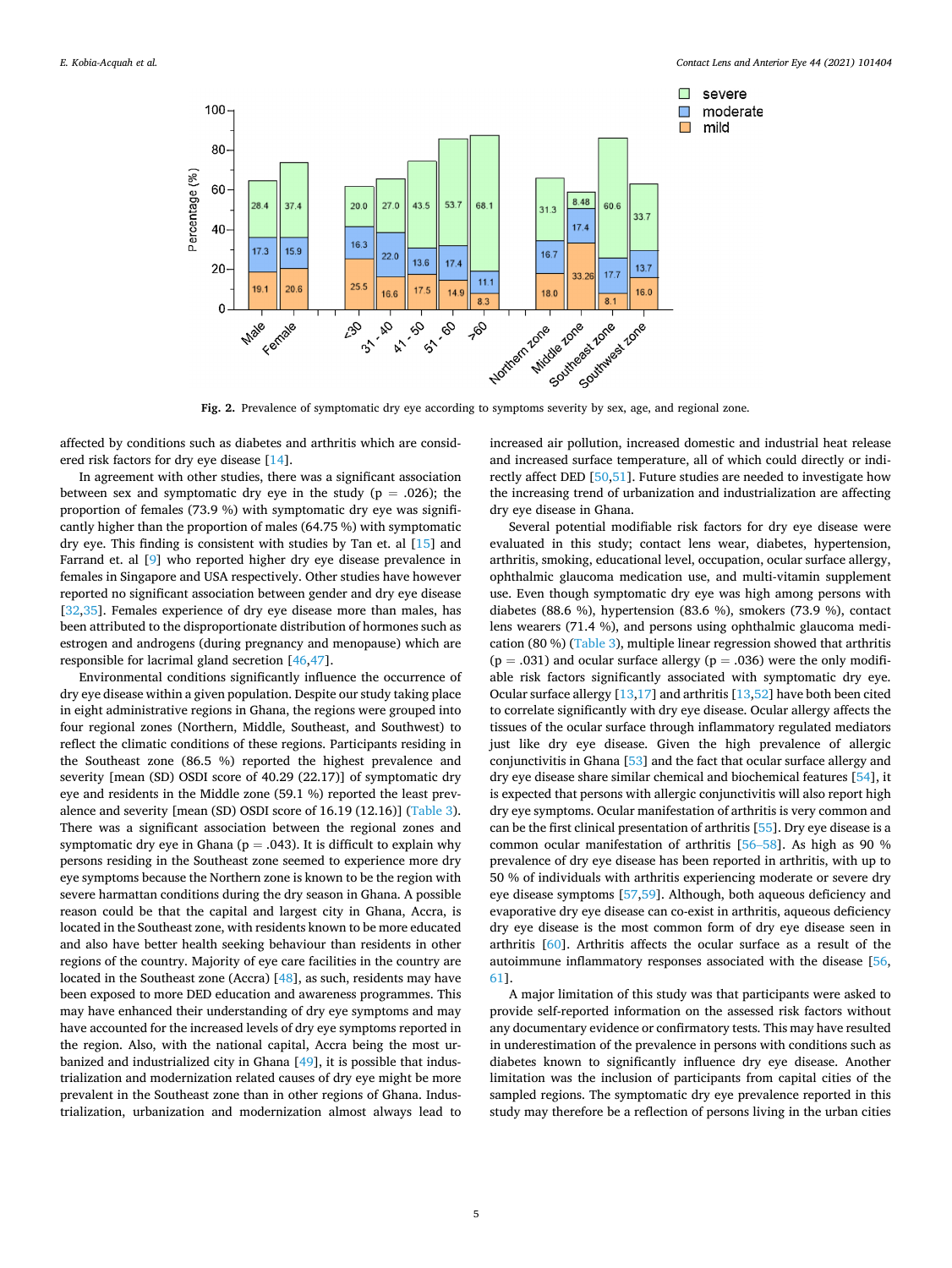#### <span id="page-7-0"></span>**Table 3**

Mean OSDI scores and prevalence of symptomatic dry eye according to participants' characteristics.

| Characteristics      |                          | Mean                      | Number (%) of          | p-value |
|----------------------|--------------------------|---------------------------|------------------------|---------|
|                      |                          | (SD)                      | respondents with       |         |
|                      |                          | OSDI                      | OSDI score $\geq 13$   |         |
| Sex                  | Males                    | 24.46<br>(20.33)          | 428 (64.8)             | .026    |
|                      | Females                  | 29.51<br>(22.39)          | 484 (73.9)             |         |
|                      | $\leq$ 30                | 20.68<br>(17.69)          | 380 (61.8)             | < .0001 |
|                      | $31 - 40$                | 23.51<br>(18.82)          | 170 (65.6)             |         |
| Age                  | $41 - 50$                | 31.94<br>(22.32)          | 132 (74.6)             |         |
|                      | $51 - 60$                | 35.37<br>(20.73)          | 104 (86.0)             |         |
|                      | > 60                     | 46.92<br>(24.86)          | 126 (87.5)             |         |
|                      | Primary                  | 32.08<br>(25.18)<br>23.78 | 118 (67.0)             | .287    |
|                      | Secondary                | (20.06)<br>26.66          | 181 (63.5)             |         |
| Education            | Vocational               | (21.84)<br>24.83          | 81 (68.6)              |         |
|                      | Tertiary                 | (19.29)<br>43.29          | 450 (69.6)             |         |
|                      | None                     | (24.87)<br>25.99          | 79 (87.8)              |         |
|                      | Teaching                 | (19.17)<br>24.42          | 63 (67.7)              | .822    |
|                      | Health                   | (19.99)<br>26.24          | 91 (75.8)              |         |
|                      | Public service           | (19.74)<br>44.76          | 55 (69.6)              |         |
|                      | Banking                  | (14.55)<br>21.85          | 121 (89.0)             |         |
| Occupation           | Farming                  | (19.74)<br>40.78          | 183 (68.0)             |         |
|                      | Trading<br>Retired/      | (23.91)<br>23.22          | 88 (87.1)              |         |
|                      | unemployed               | (20.73)<br>35.46          | 161 (55.1)             |         |
|                      | Student                  | (20.63)<br>34.33          | 97 (88.2)              |         |
|                      | Others<br>Northern       | (33.96)<br>26.16          | 86 (74.1)              |         |
|                      | zone                     | (19.64)<br>16.19          | 99 (66.0)              | .043    |
| <b>Regional zone</b> | Middle zone<br>Southeast | (12.16)<br>40.29          | 272 (59.1)             |         |
|                      | zone<br>Southwest        | (22.17)<br>25.88          | 351 (86.5)             |         |
|                      | zone                     | (23.02)<br>34.49          | 190 (63.3)             |         |
| Smoking              | Yes                      | (24.58)<br>26.84          | 17 (73.9)              | .120    |
|                      | No                       | (21.45)<br>33.24          | 895 (69.2)             |         |
| Contact lens wear    | Yes                      | (20.94)<br>26.77          | 25 (71.4)              | .828    |
|                      | No                       | (21.50)<br>40.69          | 885 (69.1)             |         |
|                      | Yes                      | (22.50)<br>25.84          | 62 (88.6)              | .761    |
| <b>Diabetes</b>      | No                       | (21.04)<br>31.43          | 793 (68.1)             |         |
|                      | Don't know               | (23.02)<br>42.69          | 57 (70.4)              |         |
|                      | Yes                      | (24.92)<br>24.97          | 107 (83.6)             | .190    |
| Hypertension         | No                       | (20.22)<br>27.89          | 738 (67.7)             |         |
| Arthritis            | Don't know<br>Yes        | (21.92)                   | 67 (68.4)<br>61 (89.7) | .031    |
|                      |                          |                           |                        |         |

| Contact Lens and Anterior Eye 44 (2021) 101404 |
|------------------------------------------------|
|                                                |
|                                                |

| Characteristics                |            | Mean<br>(SD)<br><b>OSDI</b> | Number (%) of<br>respondents with<br>OSDI score $\geq 13$ | p-value |
|--------------------------------|------------|-----------------------------|-----------------------------------------------------------|---------|
|                                |            | 48.54<br>(24.76)            |                                                           |         |
|                                | No         | 25.78<br>(20.72)            | 810 (68.3)                                                |         |
|                                | Don't know | 25.45<br>(20.70)            | 39 (62.9)                                                 |         |
| Itchy eye/ocular<br>allergy    | Yes        | 32.4<br>(23.43)             | 300 (73.9)                                                | .036    |
|                                | No         | 24.63<br>(20.19)            | 610 (67.0)                                                |         |
| Pregnancy<br>(females only)    | Yes        | 18.29<br>(9.53)             | 10(58.8)                                                  | .716    |
|                                | No         | 23.81<br>(15.76)            | 474 (74.3)                                                |         |
| Ophthalmic                     | <b>Yes</b> | 37.09<br>(23.46)            | 52 (80.0)                                                 | .679    |
| glaucoma<br>medication use     | No         | 26.45<br>(21.29)            | 860 (68.7)                                                |         |
| Multivitamin<br>supplement use | <b>Yes</b> | 31.87<br>(21.83)            | 136 (77.3)                                                | .601    |
|                                | No         | 26.21<br>(21.38)            | 776 (68.1)                                                |         |

and not translatable to those in rural areas. Future studies may be required to estimate the symptomatic dry eye prevalence in rural Ghana and also project the rural-urban differences in dry eye disease.

The high prevalence of symptomatic dry eye in Ghana represents an emerging dry eye disease burden among the general Ghanaian population that requires urgent attention. Eye care practitioners in Ghana commonly prescribe preservative-containing lubricants whiles effective dry eye treatments (such as thermal pulsation and autologous serum tears) for severe forms of dry eye disease are not available on the Ghanaian market [\[40](#page-8-0)]. The emerging dry eye disease burden in Ghana therefore requires eye care professionals, industry players, and other relevant stakeholders to improve dry eye disease management by providing effective dry eye disease therapies in Ghana. Further, the reported loss of productivity and economic burden posed by dry eye disease in other countries necessitates an urgent need in addressing the dry eye disease burden in Ghana [[62,63\]](#page-9-0).

In conclusion, there is a high prevalence of symptomatic dry eye in Ghana, which is significantly associated with factors such as age, female sex, arthritis, ocular surface allergy and regional zone. This represents a high dry eye disease burden and a significant public health problem that needs immediate attention.

#### **5. Funding**

**Table 3** (*continued* )

This research did not receive any specific grant from funding agencies in the public, commercial, or not-for-profit sectors.

### **Declaration of competing interest**

All authors have no conflict of interest to declare.

#### **References**

- [1] Craig JP, Nichols KK, Akpek EK, Caffery B, Dua HS, Joo CK, et al. TFOS DEWS II definition and classification report. Ocul Surf 2017;15:276–83. [https://doi.org/](https://doi.org/10.1016/j.jtos.2017.05.008) [10.1016/j.jtos.2017.05.008.](https://doi.org/10.1016/j.jtos.2017.05.008)
- [2] Javadi MA, Feizi S. Dry eye syndrome. J Ophthalmic Vis Res 2011;6:192–8. [https://doi.org/10.1007/3-540-29662-x\\_915](https://doi.org/10.1007/3-540-29662-x_915).
- [3] Chalmers RL, Begley CG, Caffery B. Validation of the 5-Item Dry Eye Questionnaire (DEQ-5): discrimination across self-assessed severity and aqueous tear deficient dry eye diagnoses. Contact Lens Anterior Eye 2010;33:55–60. [https://doi.org/](https://doi.org/10.1016/j.clae.2009.12.010)  [10.1016/j.clae.2009.12.010.](https://doi.org/10.1016/j.clae.2009.12.010)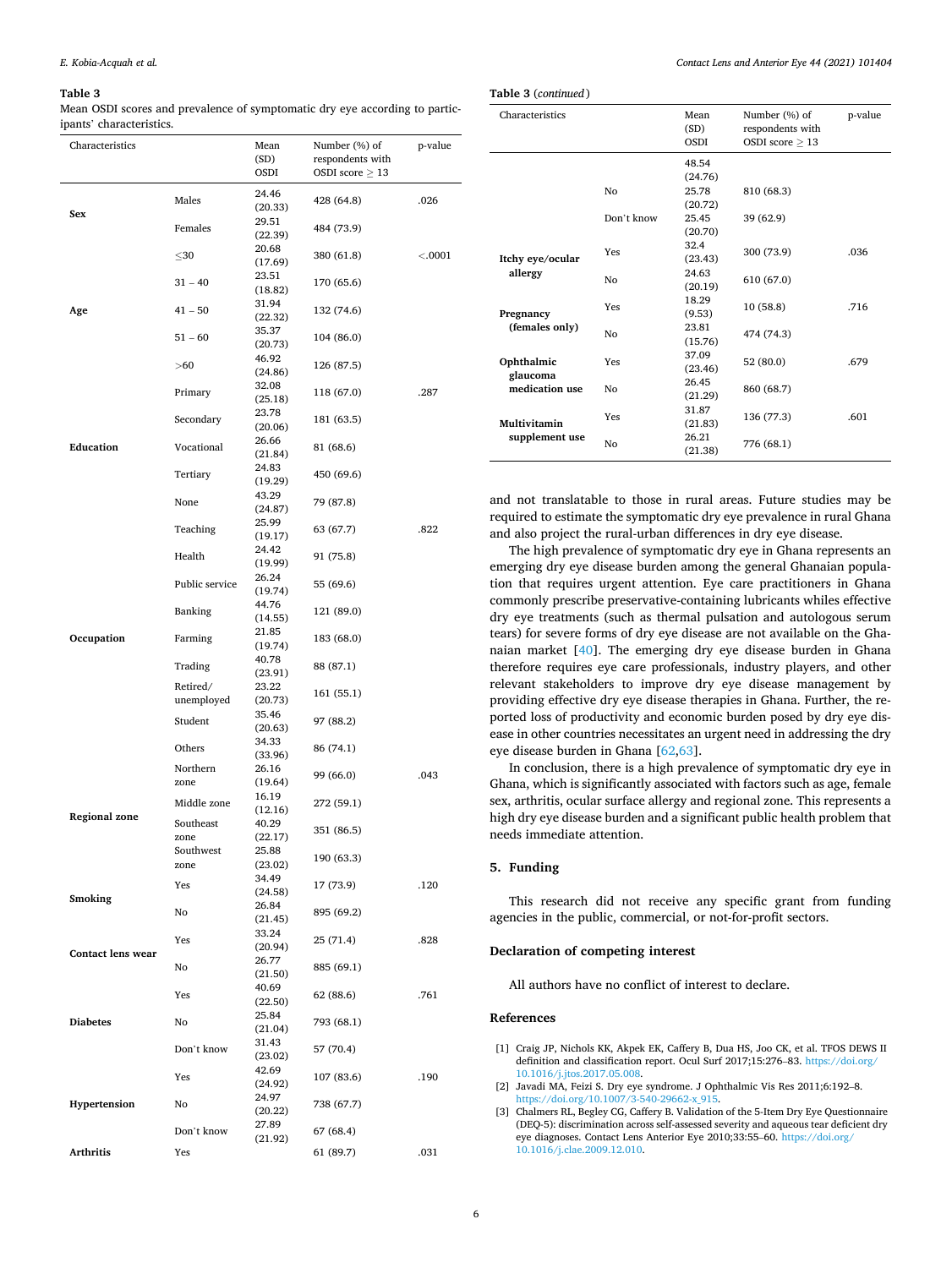- <span id="page-8-0"></span>[4] Asiedu K, Kyei S, Mensah Sn, Ocansey S, Abu Ls, Kyere Ea. Ocular surface disease index (OSDI) versus the standard patient evaluation of eye dryness (SPEED). Cornea 2016;35:175–80. [https://doi.org/10.1097/ICO.0000000000000712.](https://doi.org/10.1097/ICO.0000000000000712)
- [5] Schiffman RM, Christianson MD, Jacobsen G, Hirsch JD, Reis BL. Reliability and validity of the ocular surface disease index. Arch Ophthalmol 2000;118:615–21. <https://doi.org/10.1001/archopht.118.5.615>.
- [6] Nichols KK. Patient-reported symptoms in dry dye disease. Ocul Surf 2006;4: 137–45. [https://doi.org/10.1016/S1542-0124\(12\)70040-X.](https://doi.org/10.1016/S1542-0124(12)70040-X)
- [7] Kyei S, Dzasimatu SK, Asiedu K, Ayerakwah PA. Association between dry eye symptoms and signs. J Curr Ophthalmol 2018;30:321–5. [https://doi.org/10.1016/](https://doi.org/10.1016/j.joco.2018.05.002)  [j.joco.2018.05.002](https://doi.org/10.1016/j.joco.2018.05.002).
- [8] Nichols KK, Nichols JJ, Mitchell GL. The lack of association between signs and symptoms in patients with dry eye disease. Cornea 2004;23:762–70. [https://doi.](https://doi.org/10.1097/01.ico.0000133997.07144.9e) [org/10.1097/01.ico.0000133997.07144.9e](https://doi.org/10.1097/01.ico.0000133997.07144.9e).
- [9] Farrand KF, Fridman M, Stillman IÖ, Schaumberg DA. Prevalence of diagnosed dry eye disease in the United States among adults aged 18 years and older. Am J Ophthalmol 2017;182:90–8. [https://doi.org/10.1016/j.ajo.2017.06.033.](https://doi.org/10.1016/j.ajo.2017.06.033)
- [10] Han SB, Hyon JY, Woo SJ, Lee JJ, Kim TH, Kim KW. Prevalence of dry eye disease in an elderly Korean population. Arch Ophthalmol 2011;129:633–8. [https://doi.](https://doi.org/10.1001/archophthalmol.2011.78) [org/10.1001/archophthalmol.2011.78.](https://doi.org/10.1001/archophthalmol.2011.78)
- [11] Caffery B, Srinivasan S, Reaume CJ, Fischer A, Cappadocia D, Siffel C, et al. Prevalence of dry eye disease in Ontario, Canada: a population-based survey. Ocul Surf 2019;17:526–31. <https://doi.org/10.1016/j.jtos.2019.02.011>.
- [12] Uchino M, Nishiwaki Y, Michikawa T, Shirakawa K, Kuwahara E, Yamada M, et al. Prevalence and risk factors of dry eye disease in Japan: koumi study. Ophthalmology 2011;118:2361–7. [https://doi.org/10.1016/j.](https://doi.org/10.1016/j.ophtha.2011.05.029) opha.2011.05.029
- [13] Vehof J, Kozareva D, Hysi PG, Hammond CJ. Prevalence and risk factors of dry eye disease in a British Female Cohort. Br J Ophthalmol 2014;98:1712–7. [https://doi.](https://doi.org/10.1136/bjophthalmol-2014-305201)  [org/10.1136/bjophthalmol-2014-305201.](https://doi.org/10.1136/bjophthalmol-2014-305201)
- [14] Lee S-Y, Petznick A, Tong L. Associations of systemic diseases, smoking and contact lens wear with severity of dry eye. Ophthalmic Physiol Opt 2012;32:518–26. <https://doi.org/10.1111/j.1475-1313.2012.00931.x>.
- [15] Tan LL, Morgan P, Cai ZQ, Straughan RA. Prevalence of and risk factors for symptomatic dry eye disease in Singapore. Clin Exp Optom 2015;98:45–53. <https://doi.org/10.1111/cxo.12210>.
- [16] Alshamrani AA, Almousa AS, Almulhim AA, Alafaleq AA, Alosaimi MB, Alqahtani AM, et al. Prevalence and risk factors of dry eye symptoms in a Saudi Arabian population. Middle East Afr J Ophthalmol 2017;24:67–73. [https://doi.](https://doi.org/10.4103/meajo.MEAJO_281_16) [org/10.4103/meajo.MEAJO\\_281\\_16.](https://doi.org/10.4103/meajo.MEAJO_281_16)
- [17] De Castro JS, Selegatto IB, De Castro RS, Miranda ECM, De Vasconcelos JPC, De Carvalho KM, et al. Prevalence and risk factors of self-reported dry eye in Brazil using a short symptom questionnaire. Sci Rep 2018;8:2076. [https://doi.org/](https://doi.org/10.1038/s41598-018-20273-9)  [10.1038/s41598-018-20273-9.](https://doi.org/10.1038/s41598-018-20273-9)
- [18] Uchino M, Dogru M, Yagi Y, Goto E, Tomita M, Kon T, et al. The features of dry eye disease in a Japanese elderly population. Optom Vis Sci 2006;83:797–802. [https://](https://doi.org/10.1097/01.opx.0000232814.39651.fa)  [doi.org/10.1097/01.opx.0000232814.39651.fa.](https://doi.org/10.1097/01.opx.0000232814.39651.fa)
- [19] Stapleton F, Alves M, Bunya VY, Jalbert I, Lekhanont K, Malet F, et al. TFOS DEWS II epidemiology report. Ocul Surf 2017;15:334–65. [https://doi.org/10.1016/j.](https://doi.org/10.1016/j.jtos.2017.05.003)  [jtos.2017.05.003.](https://doi.org/10.1016/j.jtos.2017.05.003)
- [20] Deschamps N, Ricaud X, Rabut G, Labbé A, Baudouin C, Denoyer A, The impact of dry eye disease on visual performance while driving. Am J Ophthalmol 2013;165: 184–9. <https://doi.org/10.1016/j.ajo.2013.02.019>. e3.
- [21] Gomes Jap, Santo Rm. The impact of dry eye disease treatment on patient satisfaction and quality of life: a Review. Ocul Surf 2019;17:9–19. [https://doi.org/](https://doi.org/10.1016/j.jtos.2018.11.003)  [10.1016/j.jtos.2018.11.003.](https://doi.org/10.1016/j.jtos.2018.11.003)
- [22] Barabino S, Labetoulle M, Rolando M, Messmer EM. Understanding symptoms and quality of life in patients with dry eye syndrome. Ocul Surf 2016;14:365–76. <https://doi.org/10.1016/j.jtos.2016.04.005>.
- [23] Yamada M, Mizuno Y, Shigeyasu C. Impact of dry eye on work productivity. Clinicoecon Outcomes Res 2012;4:307–12. [https://doi.org/10.2147/CEOR.](https://doi.org/10.2147/CEOR.S36352)  [S36352](https://doi.org/10.2147/CEOR.S36352).
- [24] McDonald M, Patel DA, Keith MS, Snedecor SJ. Economic and humanistic burden of dry eye disease in Europe, North America, and Asia: a systematic literature review. Ocul Surf 2016;14:144–67. <https://doi.org/10.1016/j.jtos.2015.11.002>.
- [25] Asiedu K, Kyei S, Boampong F, Ocansey S. Symptomatic dry eye and its associated factors: a study of university undergraduate students in Ghana. Eye Contact Lens 2017;43:262–6. <https://doi.org/10.1097/ICL.0000000000000256>.
- [26] Wolffsohn JS, Arita R, Chalmers R, Djalilian A, Dogru M, Dumbleton K, et al. TFOS DEWS II diagnostic methodology report. Ocul Surf 2017;15:539–74. [https://doi.](https://doi.org/10.1016/j.jtos.2017.05.001) [org/10.1016/j.jtos.2017.05.001](https://doi.org/10.1016/j.jtos.2017.05.001).
- [27] [Ghana Statistical Service \(GSS\). 2010 Population](http://refhub.elsevier.com/S1367-0484(20)30291-5/sbref0135) & housing census national [analytical report. 2013](http://refhub.elsevier.com/S1367-0484(20)30291-5/sbref0135).
- [28] Adu-prah S, Appiah-Opoku S, Aboagye D. Spatiotemporal evidence of recent climate variability in Ghana. African Geogr Rev 2019;38:172–90. [https://doi.org/](https://doi.org/10.1080/19376812.2017.1404923)  [10.1080/19376812.2017.1404923](https://doi.org/10.1080/19376812.2017.1404923).
- [29] Abbam T, Johnson FA, Dash J, Padmadas SS. Spatiotemporal variations in rainfall and temperature in Ghana over the twentieth century, 1900–2014. Earth Space Sci 2018;5:120–32. <https://doi.org/10.1002/2017EA000327>.
- [30] Smith JA, Albenz J, Begley C, Caffery B, Nichols K, Schaumberg D, et al. The epidemiology of dry eye disease: report of the epidemiology subcommittee of the international Dry Eye WorkShop (2007). Ocul Surf 2007;5:93–107. [https://doi.](https://doi.org/10.1016/s1542-0124(12)70082-4) [org/10.1016/s1542-0124\(12\)70082-4.](https://doi.org/10.1016/s1542-0124(12)70082-4)
- [31] Miller KL, Walt JG, Mink DR, Satram-Hoang S, Wilson SE, Perry HD, et al. Minimal clinically important difference for the ocular surface disease index. Arch

Ophthalmol 2010;128:94–101. [https://doi.org/10.1001/](https://doi.org/10.1001/archophthalmol.2009.356) [archophthalmol.2009.356.](https://doi.org/10.1001/archophthalmol.2009.356)

- [32] Olaniyan SI, Fasina O, Bekibele CO, Ogundipe AO. Dry eye disease in an adult population in South-West Nigeria. Cont Lens Anterior Eye 2016;39:359–64. <https://doi.org/10.1016/j.clae.2016.06.008>.
- [33] Sherry A, Aridi M, Ghach W. Prevalence and risk factors of symptomatic dry eye disease in Lebanon. Contact Lens Anterior Eye 2019;43:355–8. [https://doi.org/](https://doi.org/10.1016/j.clae.2019.08.001) [10.1016/j.clae.2019.08.001](https://doi.org/10.1016/j.clae.2019.08.001).
- [34] Titiyal JS, Falera RC, Kaur M, et al. Prevalence and risk factors of dry eye disease in North India: ocular surface disease index-based cross-sectional hospital study. Indian J Ophthalmol 2018;66:207–11. [https://doi.org/10.4103/ijo.IJO\\_698\\_17](https://doi.org/10.4103/ijo.IJO_698_17).
- [35] Lam DKT, Wong VWY, Chow VWS, Chi SCC. Epidemiology of dry eye syndrome in [Hong Kong: a cross-sectional population-based study. Hong Kong J Ophthalmol](http://refhub.elsevier.com/S1367-0484(20)30291-5/sbref0175) [2011;15:58](http://refhub.elsevier.com/S1367-0484(20)30291-5/sbref0175)–62.
- [36] Viso E, Rodriguez-Ares MT, Gude F. Prevalence of and associated factors for dry eye in a Spanish adult population (the Salnes Eye Study). Ophthalmic Epidemiol  $2009:16:15-21$ . https://doi.org/10.1080/09286580802228509. doi.org/10.1080/0928658080
- [37] Bakkar MM, Shihadeh WA, Haddad MF, Khader YS. Epidemiology of symptoms of dry eye disease (DED) in Jordan: a Cross-Sectional Non-Clinical Population-Based Study. Contact Lens Anterior Eye 2016;39:197–202. [https://doi.org/10.1016/j.](https://doi.org/10.1016/j.clae.2016.01.003)  [clae.2016.01.003](https://doi.org/10.1016/j.clae.2016.01.003).
- [38] Akowuah, Prince Kwaku, Kobia-Acquah E. Prevalence of dry eye disease in Africa: a systematic review and meta-analysis. Optom Vis Sci 2020. [https://doi.org/](https://doi.org/10.1097/OPX.0000000000001610) [10.1097/OPX.0000000000001610](https://doi.org/10.1097/OPX.0000000000001610). Pre-publication.
- [39] Abusharha AA, Pearce EI. The effect of low humidity on the human tear film. Cornea 2013;32:429–34.<https://doi.org/10.1097/ICO.0b013e31826671ab>.
- [40] Osei KA, Cox SM, Nichols KK. Dry eye disease practice in Ghana. Optom Vis Sci 2020;97:137-44. https://doi.org/10.1097/OPX.000000000000148
- [41] McCarty CA, Bansal AK, Livingston PM, Stanislavsky YL, Taylor HR. The epidemiology of dry eye in Melbourne, Australia. Ophthalmology 1998;105: 1114–9. [https://doi.org/10.1016/S0161-6420\(98\)96016-X](https://doi.org/10.1016/S0161-6420(98)96016-X).
- [42] Mathers WD, Lane JA, Bridget Zimmerman M. Tear film changes associated with normal aging. Cornea 1996;15:229–34. [https://doi.org/10.1097/00003226-](https://doi.org/10.1097/00003226-199605000-00001)  [199605000-00001](https://doi.org/10.1097/00003226-199605000-00001).
- [43] [Hirase K, Shimizu A, Yokoi N, Nishida K, Kinoshita S. Age-related alteration of tear](http://refhub.elsevier.com/S1367-0484(20)30291-5/sbref0215)  [dynamics in normal volunteers. J Japanese Ophthalmol Soc 1994;98:575](http://refhub.elsevier.com/S1367-0484(20)30291-5/sbref0215)–8.
- [44] Kovács I, Luna C, Quirce S, Mizerska K, Callejo G, Riestra A, et al. Abnormal activity of corneal cold thermoreceptors underlies the unpleasant sensations in dry eye disease. Pain 2016;157:399-417. [https://doi.org/10.1097/j.](https://doi.org/10.1097/j.pain.0000000000000455) [pain.0000000000000455.](https://doi.org/10.1097/j.pain.0000000000000455)
- [45] Belmonte C, Nichols JJ, Cox SM, Brock JA, Begley CG, Bereiter DA, et al. TFOS DEWS II pain and sensation report. Ocul Surf 2017;15:404–37. [https://doi.org/](https://doi.org/10.1016/j.jtos.2017.05.002) [10.1016/j.jtos.2017.05.002.](https://doi.org/10.1016/j.jtos.2017.05.002)
- [46] Versura P, Giannaccare G, Campos EC. Sex-steroid imbalance in females and dry eye. Curr Eye Res 2015;40:162–75. [https://doi.org/10.3109/](https://doi.org/10.3109/02713683.2014.966847)  [02713683.2014.966847](https://doi.org/10.3109/02713683.2014.966847).
- [47] Sriprasert I, Warren DW, Mircheff AK, Stanczyk FZ. Dry eye in postmenopausal women. Menopause 2016;23:343–51. [https://doi.org/10.1097/](https://doi.org/10.1097/GME.0000000000000530)  [GME.0000000000000530](https://doi.org/10.1097/GME.0000000000000530).
- [48] Boadi-Kusi SB, Ntodie M, Mashige KP, Owusu-Ansah A, Antwi Osei K. A crosssectional survey of optometrists and optometric practices in Ghana. Clin Exp Optom 2015;98:473–7. <https://doi.org/10.1111/cxo.12291>.
- [49] [Cobbinah PB, Erdiaw-kwasie MO. Urbanization in Ghana: insights and implications](http://refhub.elsevier.com/S1367-0484(20)30291-5/sbref0245)  [for urban governance. Population growth and rapid urbanization in the developing](http://refhub.elsevier.com/S1367-0484(20)30291-5/sbref0245)  [world. 2016. p. 85](http://refhub.elsevier.com/S1367-0484(20)30291-5/sbref0245)–107.
- [50] [Um SB, Kim NH, Lee HK, Song JS, Kim HC. Spatial epidemiology of dry eye disease:](http://refhub.elsevier.com/S1367-0484(20)30291-5/sbref0250)  [findings from South Korea. Int J Health Geogr 2014;13:31.](http://refhub.elsevier.com/S1367-0484(20)30291-5/sbref0250)
- [51] [Galor A, Kumar N, Feuer W, Lee DJ. Environmental factors affect the risk of dry eye](http://refhub.elsevier.com/S1367-0484(20)30291-5/sbref0255)  [syndrome in a United States veteran population. Ophthalmology 2014;121:972](http://refhub.elsevier.com/S1367-0484(20)30291-5/sbref0255)–3.
- [52] Punjabi OS, Adyanthaya RS, Mhatre AD, Jehangir RP. Rheumatoid arthritis is a risk factor for dry eye in the Indian population. Ophthalmic Epidemiol 2006;13:<br>379–84. https://doi.org/10.1080/09286580600745969. 379–84. <https://doi.org/10.1080/09286580600745969>.
- [53] Ben Kumah D, Lartey SY, Yemanyi F, et al. Prevalence of allergic conjunctivitis among basic school children in the Kumasi Metropolis (Ghana): A communitybased cross-sectional study. BMC Ophthalmol 2015;15:69. [https://doi.org/](https://doi.org/10.1186/s12886-015-0053-8)  [10.1186/s12886-015-0053-8.](https://doi.org/10.1186/s12886-015-0053-8)
- [54] Villani E, Rabbiolo G, Nucci P. Ocular allergy as a risk factor for dry eye in adults and children. Curr Opin Allergy Clin Immunol 2018;18:398–403. [https://doi.org/](https://doi.org/10.1097/ACI.0000000000000471)  [10.1097/ACI.0000000000000471](https://doi.org/10.1097/ACI.0000000000000471).
- [55] Sainz De La Maza M, Molina N, Gonzalez-Gonzalez LA, Doctor PP, Tauber J, Foster CS. Clinical characteristics of a large cohort of patients with scleritis and episcleritis. Ophthalmology 2012;119:43–50. [https://doi.org/10.1016/j.](https://doi.org/10.1016/j.ophtha.2011.07.013)  [ophtha.2011.07.013.](https://doi.org/10.1016/j.ophtha.2011.07.013)
- [56] Cimmino MA, Salvarani C, Macchioni P, Montecucco C, Fossaluzza V, Mascia MT, et al. Extra-articular manifestations in 587 Italian patients with rheumatoid arthritis. Rheumatol Int 2000;19:213–7. [https://doi.org/10.1007/PL00006853.](https://doi.org/10.1007/PL00006853)
- [57] Zlatanović G, Veselinović D, Cekić S, Živković M, Dordević-Jocić J, Zlatanović M. Ocular manifestation of rheumatoid arthritis-different forms and frequency. Bosn J Basic Med Sci 2010;10:323. [https://doi.org/10.17305/bjbms.2010.2680.](https://doi.org/10.17305/bjbms.2010.2680)
- [58] Turesson C, O'Fallon WM, Crowson CS, Gabriel SE, Matteson EL. Extra-articular disease manifestations in rheumatoid arthritis: Incidence trends and risk factors over 46 years. Ann Rheum Dis 2003;62:722–7. [https://doi.org/10.1136/](https://doi.org/10.1136/ard.62.8.722)  [ard.62.8.722](https://doi.org/10.1136/ard.62.8.722).
- [59] Lemp MA. Dry eye (keratoconjunctivitis sicca), rheumatoid arthritis, and Sjögren's syndrome. Am J Ophthalmol 2005;140:898–9. [https://doi.org/10.1016/j.](https://doi.org/10.1016/j.ajo.2005.06.031) [ajo.2005.06.031](https://doi.org/10.1016/j.ajo.2005.06.031).